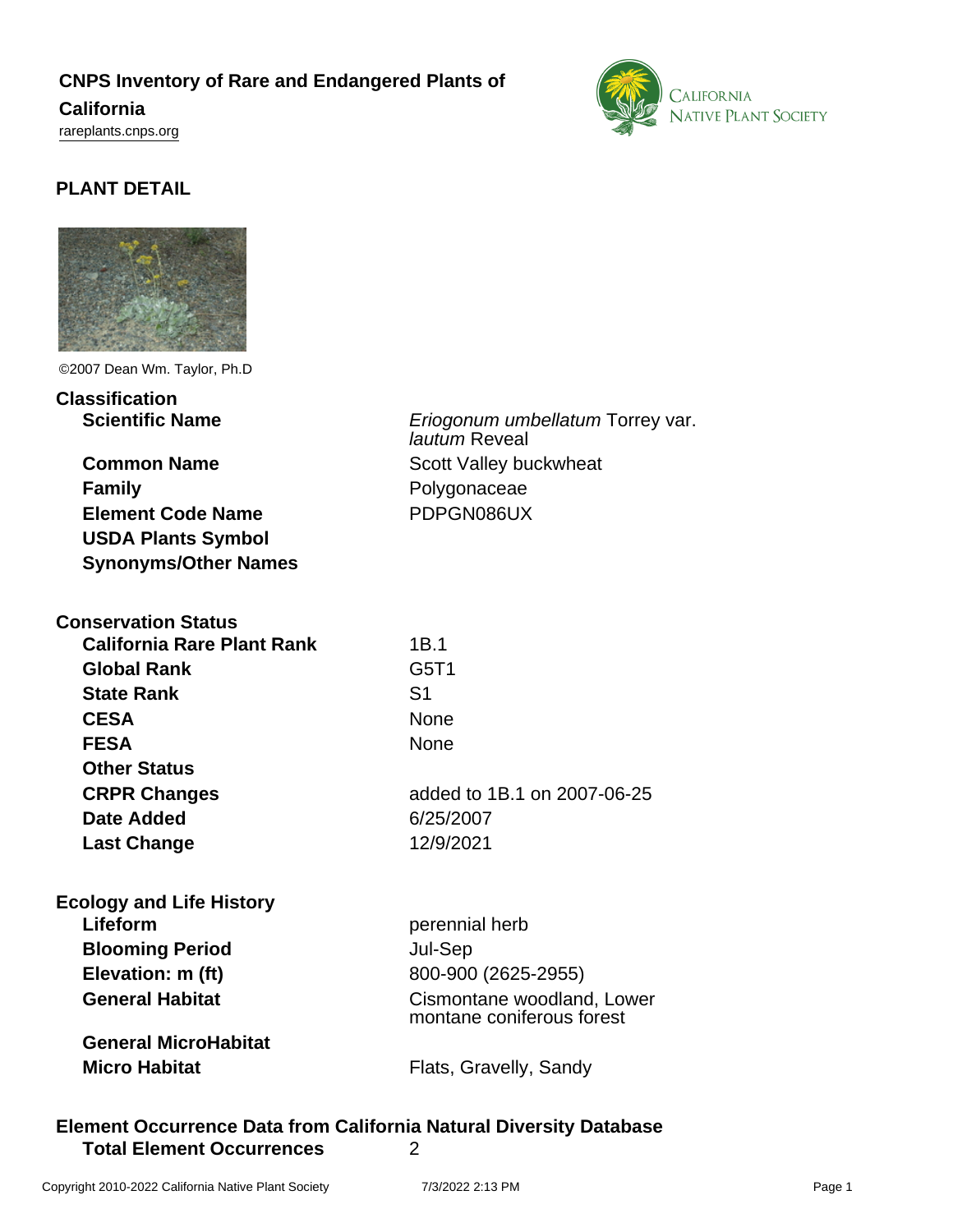# **Element Occurrence Ranks**

| Excellent (A)              |   |
|----------------------------|---|
| Good (B)                   |   |
| Fair (C)                   |   |
| Poor (D)                   |   |
| None $(X)$                 | 1 |
| Unknown (U)                |   |
| <b>Occurrence Status</b>   |   |
| Historical, $> 20$ years   |   |
| Recent, $<$ 20 years       |   |
| <b>Presence</b>            |   |
| <b>Presumed Extant</b>     |   |
| <b>Possibly Extirpated</b> | 1 |
| <b>Presumed Extirpated</b> |   |

### **Location**

**CA Endemic** Yes **Counties** Siskiyou (SIS) **States** California (CA) **Quads** Etna (4112248), Greenview (4112258), McConaughy Gulch (4112247)\*

#### **Notes**

Definitions of codes preceding a county and/or quad:

\* Presumed extirpated

(\*) Possibly extirpated

Species may be present in other areas where conditions are favorable. These data should NOT be substituted for pre-project review or for on-site surveys.

### **General Notes**

Known only from Scott Valley. Severely threatened by housing development. Potentially threatened by horticultural collecting. See Phytologia 86: 148 (2004).

# **Distribution**

# **Threats**

### **Taxonomy**

**Other**